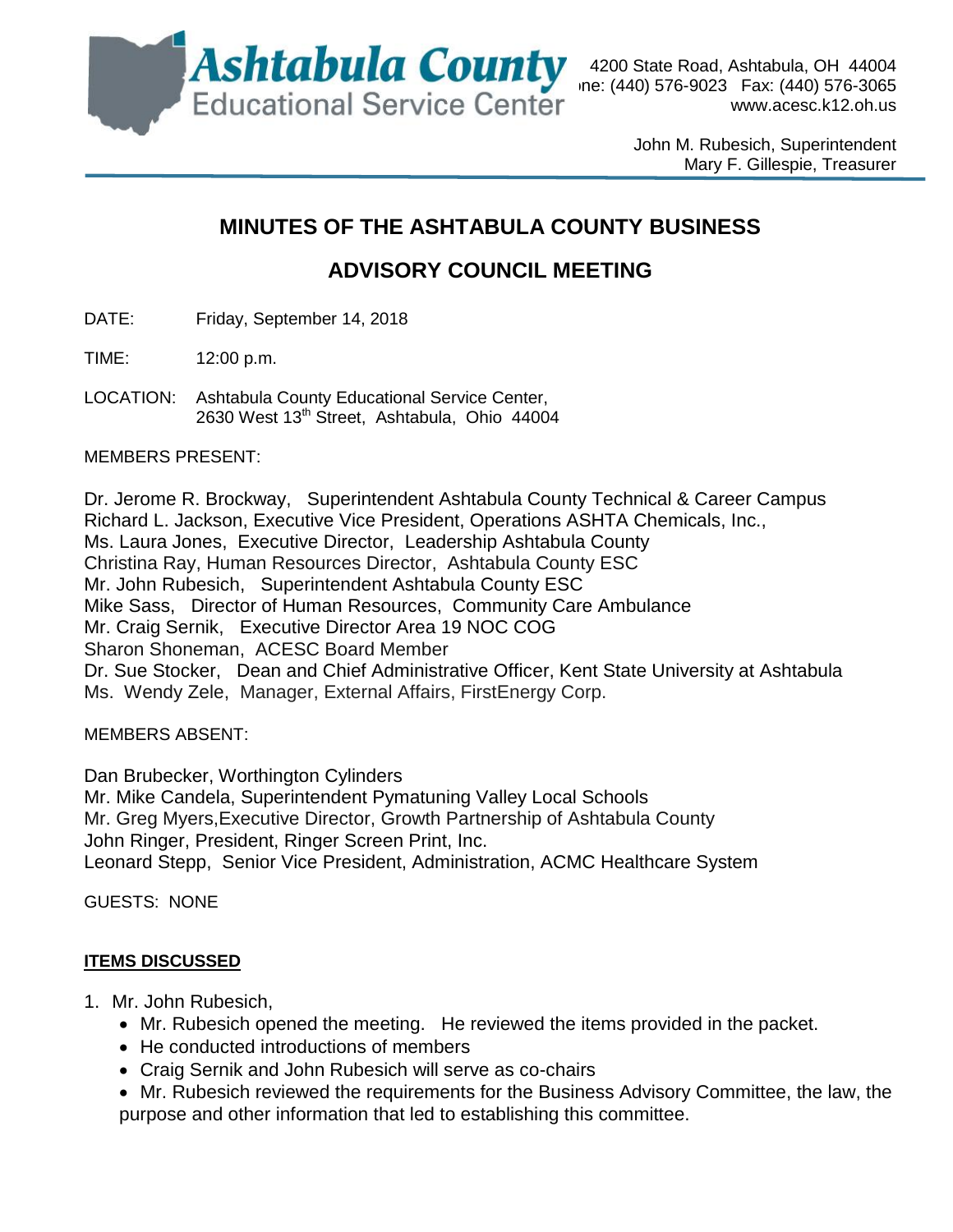Ashtabula County Business Advisory Committee Meeting Minutes Thursday, September 14, 2018 Page -2-

- 2. Members Comments with regard to serving on the Business Advisory Committee (BAC)
	- Several members serve multiple boards that are related to the purpose and goals of the BAC, such as the Workforce Development Board (WFD).
	- The BAC seems like a nice fit and a piece that is missing from our county
	- Several members feel they can bring a lot of information and resources to the table and expressed an interest with being involved and serving.
- 3. Mr. Craig Sernik:
	- Mr. Sernik indicated that five of the six business members on the WFD Board agreed to serve on the BAC.
	- Mr. Sernik sees this board as an extension of what the WFD board currently does.
	- Mr. Sernik is involved in the BAC's in Geauga Counties as well.
	- Mr. Sernik indicated they have activities that would meet the goal of the BAC, such as job fairs
	- He suggested before the next meeting we conduct an inventory of what activities, programs and or events are already being done.
	- He felt the focus would be to learn and determine what do we need to do expand
	- Mr. Sernik is excited to be a part of this team and is willing to do whatever is needed to collaborate
	- Mr. Sernik is developing a Gap Analysis for our county from data collected by NEO. The report is largely based on differences between education and employment NEO Northeast Ohio. He will make that report available to this group and we can use the information to help determine our plan.
- 4. Mr. John Rubesich,
	- Mr. Rubesich provided information with regard to our Happy Hearts and Building Bridges program. He indicted we will tour our building after the meeting. He also spoke about the levy the school districts will need to have on the fall ballot to help serve our special needs population.
	- Mr. Rubesich reviewed the proposed By Laws. After discussion on the By Laws, a motion was moved by Dr. Brockway to approve and Craig Sernik seconded. All in favor.
	- Mr. Rubesich reviewed the proposed Plan. A motion to approve the plan was made by Craig Sernik and Wendy Zele seconded. All in favor.
	- Mr. Rubesich indicated we will post the By Laws and the Plan on our website
- 5. Round Table Discussion:
	- A question was asked if all Superintendents would be willing to attend meetings. Mr. Rubesich said we could develop topics relevant to that type of meeting and possibly have other groups attend meetings as well based on what we would like to accomplish for that meeting.
	- What are the next steps? Now that we have this planning completed, the next meeting we can focus on data and information gathered with what activies, programs and events are already occurring. We will also review the report that Mr. Sernik will provide as well.
	- An email will be sent to request all of the members to conduct an inventory of what we are already doing now for next month.